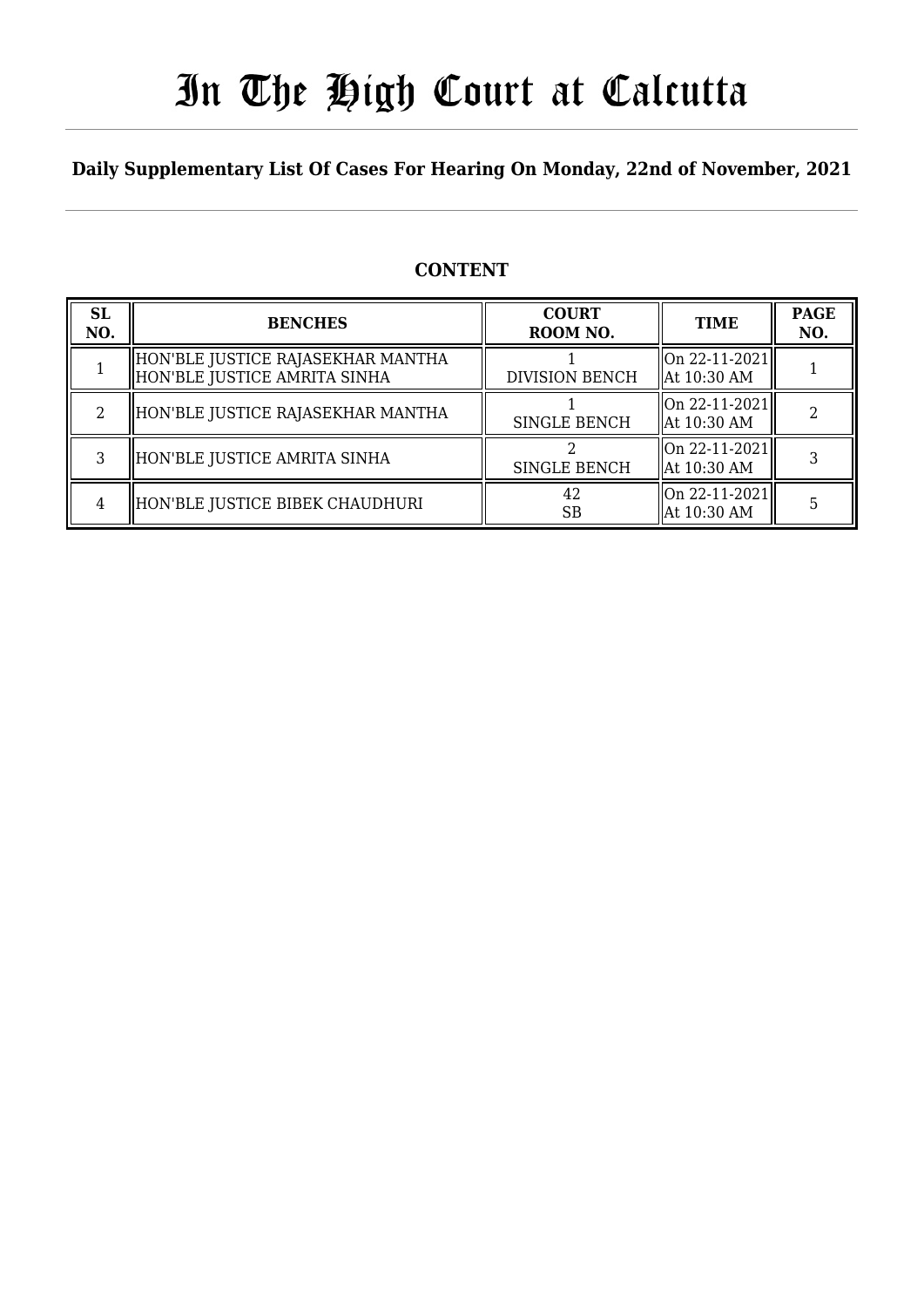

# Calcutta High Court **In The Circuit Bench at Port Blair Appellate Side**

**DAILY CAUSELIST For Monday The 22nd November 2021**

**COURT NO. 1**

**DIVISION BENCH (DB)**

**AT 10:30 AM**

**HON'BLE JUSTICE RAJASEKHAR MANTHA HON'BLE JUSTICE AMRITA SINHA**

#### **FOR HEARING**

1 CRA/2/2021 RAGHUNATH MONDAL VS THE STATE DEEP CHAIM KABIR A.S.ZINU

IA NO: CRAN/1/2021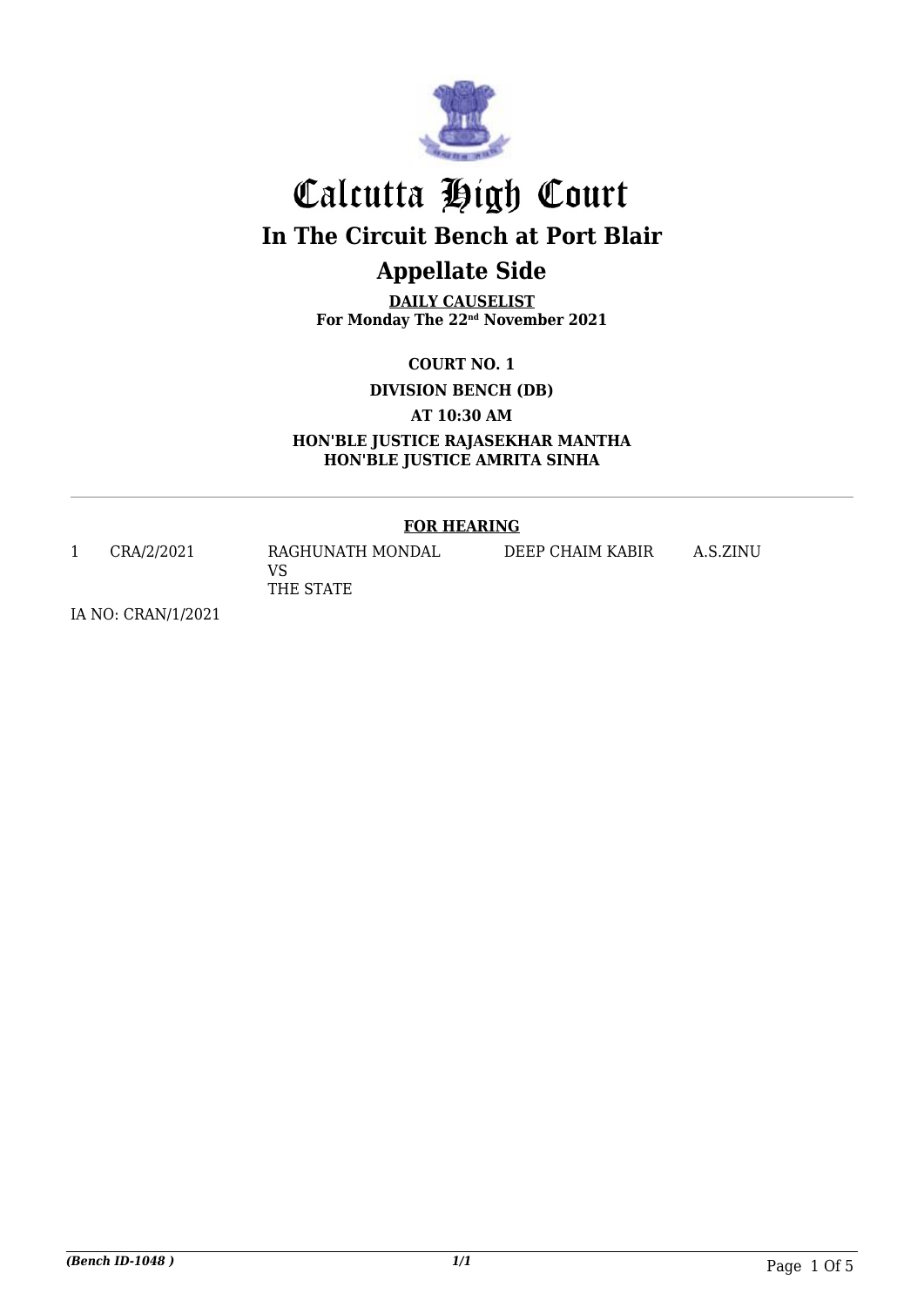

# Calcutta High Court **In The Circuit Bench at Port Blair**

## **Appellate Side**

**DAILY CAUSELIST For Monday The 22nd November 2021**

**COURT NO. 1**

**SINGLE BENCH (SB)**

**AT 10:30 AM**

### **HON'BLE JUSTICE RAJASEKHAR MANTHA (SINGLE BENCH WILL SIT AFTER COMPLETION OF DIVISION BENCH)**

|                             | <b>MOTION</b>                                    |                                                                                                                                |                                      |                                                       |  |  |
|-----------------------------|--------------------------------------------------|--------------------------------------------------------------------------------------------------------------------------------|--------------------------------------|-------------------------------------------------------|--|--|
| $\mathbf{1}$                | CO/22/2021                                       | UNION OF INDIA<br><b>VS</b><br>ATUL DHANOTIA                                                                                   | DEEP CHAIM KABIR,<br>RAMENDU AGARWAL | <b>RAKESH PAL</b><br>GOBIND,<br>S.C.MISHRA            |  |  |
| 2                           | WPA/275/2021                                     | M/S FAIRMACS SHIPPING<br>AND TRANSPORT SERVICE<br>PRIVATE LIMITED<br><b>VS</b><br>THE LIEUTENANT<br><b>GOVERNOR AND OTHERS</b> | <b>ANJILI NAG</b>                    |                                                       |  |  |
| 3                           | WPA/276/2021                                     | K.SONACHIAMMA<br><b>VS</b><br>THE TEHSILDAR                                                                                    | PARDESHIA MUNDA                      |                                                       |  |  |
| 4                           | WPA/278/2021                                     | <b>ATUL BISWAS</b><br><b>VS</b><br>THE DEPUTY<br><b>COMMISSIONER</b>                                                           | <b>ANJILI NAG</b>                    |                                                       |  |  |
| <b>APPLICATION</b>          |                                                  |                                                                                                                                |                                      |                                                       |  |  |
| 5                           | CRA/13/2021                                      | <b>MOHAN KUMAR</b><br><b>VS</b><br>THE STATE                                                                                   | MD. TABRAIZ                          | DEEP CHAIM KABIR,<br><b>RAMENDU</b><br><b>AGARWAL</b> |  |  |
| <b>CONTEMPT APPLICATION</b> |                                                  |                                                                                                                                |                                      |                                                       |  |  |
| 6                           | CPAN/16/2021<br>IN WP 172/2021<br>(WITHOUT FILE) | HOTEL SEASHELL<br><b>VS</b><br><b>AJIT BARNARD</b>                                                                             | <b>ANJILI NAG</b>                    | <b>RAMENDU</b><br><b>AGARWAL</b>                      |  |  |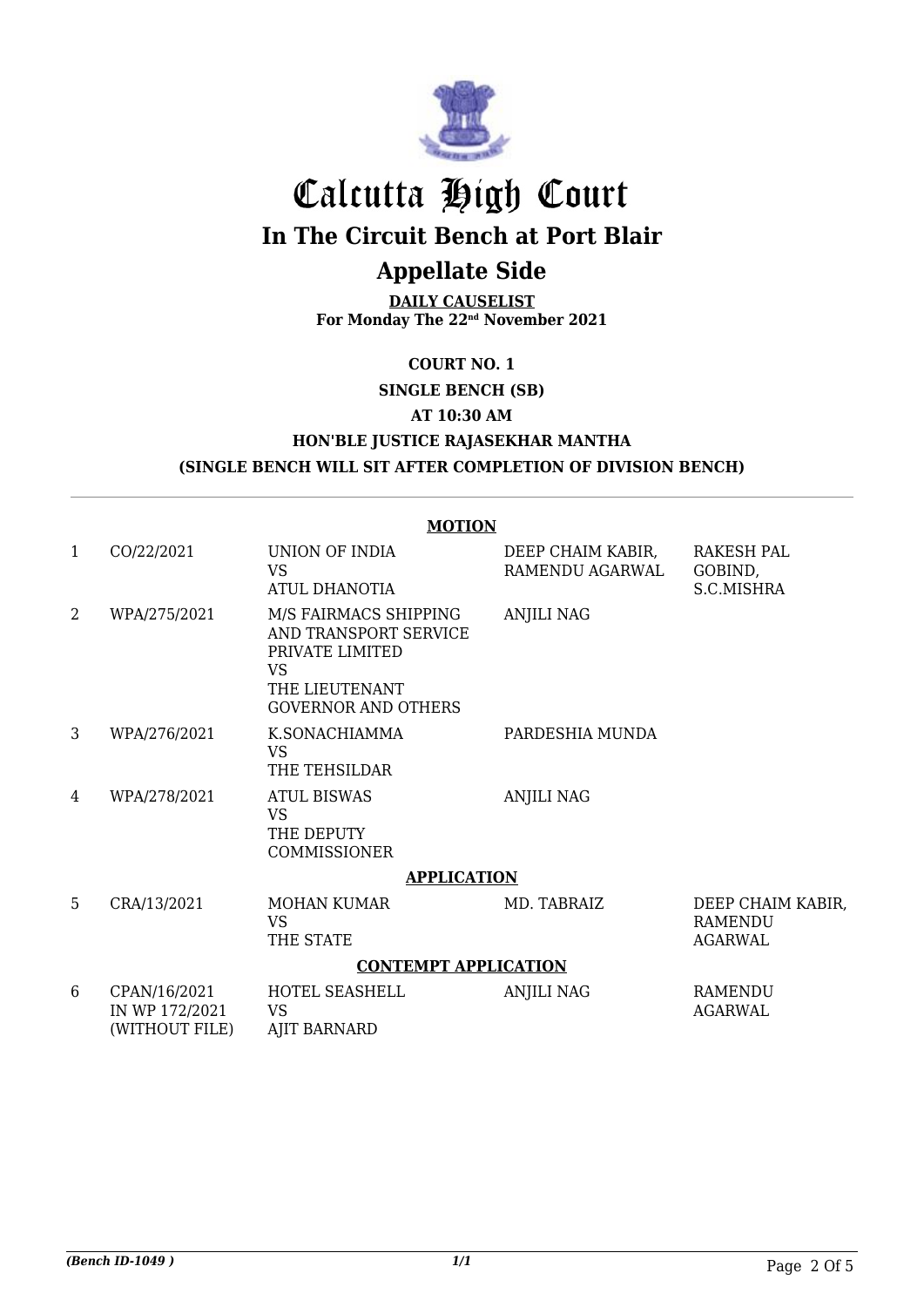

# Calcutta High Court **In The Circuit Bench at Port Blair Appellate Side**

**DAILY CAUSELIST For Monday The 22nd November 2021**

**COURT NO. 2**

**SINGLE BENCH (SB)**

**AT 10:30 AM**

#### **HON'BLE JUSTICE AMRITA SINHA (SINGLE BENCH WILL SIT AFTER COMPLETION OF DIVISION BENCH)**

|                |              | <b>MOTION</b>                                                                                             |                   |                      |
|----------------|--------------|-----------------------------------------------------------------------------------------------------------|-------------------|----------------------|
| 1              | WPA/251/2021 | ATUL BISWAS AND<br><b>ANOTHER</b><br><b>VS</b><br>THE DEPUTY<br><b>COMMISSIONER AND</b><br><b>ANOTHER</b> | <b>ANJILI NAG</b> |                      |
| $\overline{2}$ | WPA/266/2021 | UJJWAL KUMAR BARDHAN<br><b>VS</b><br>THE SUPERINTENDING<br><b>ENGINEER</b>                                | K.SABIR           |                      |
| 3              | WPA/273/2021 | PURPLE OCTOPUS<br><b>VENTURE LLP</b><br><b>VS</b><br><b>SCUBA SCHOOLS</b><br><b>INTERNATIONAL</b>         | MRS. ANJILI NAG   |                      |
| 4              | WPA/277/2021 | G. NEDUNCHEZIAN<br><b>VS</b><br>THE ANDAMAN AND<br>NICOBAR ADMINISTRATION<br><b>AND OTHERS</b>            | LOKESH CHEZIAN.N  |                      |
| 5              | WPA/279/2021 | <b>DILIP KUMAR</b><br><b>VS</b><br>THE UNION OF INDIA AND<br><b>OTHERS</b>                                | PARDESHIA MUNDA   |                      |
|                |              | <b>FOR ORDERS</b>                                                                                         |                   |                      |
| 6              | WPA/103/2021 | <b>SUKH DEV SINGH</b><br><b>VS</b><br>THE LIEUTENANT<br><b>GOVERNOR</b>                                   | <b>ANJILI NAG</b> | <b>ARUL PRASANTH</b> |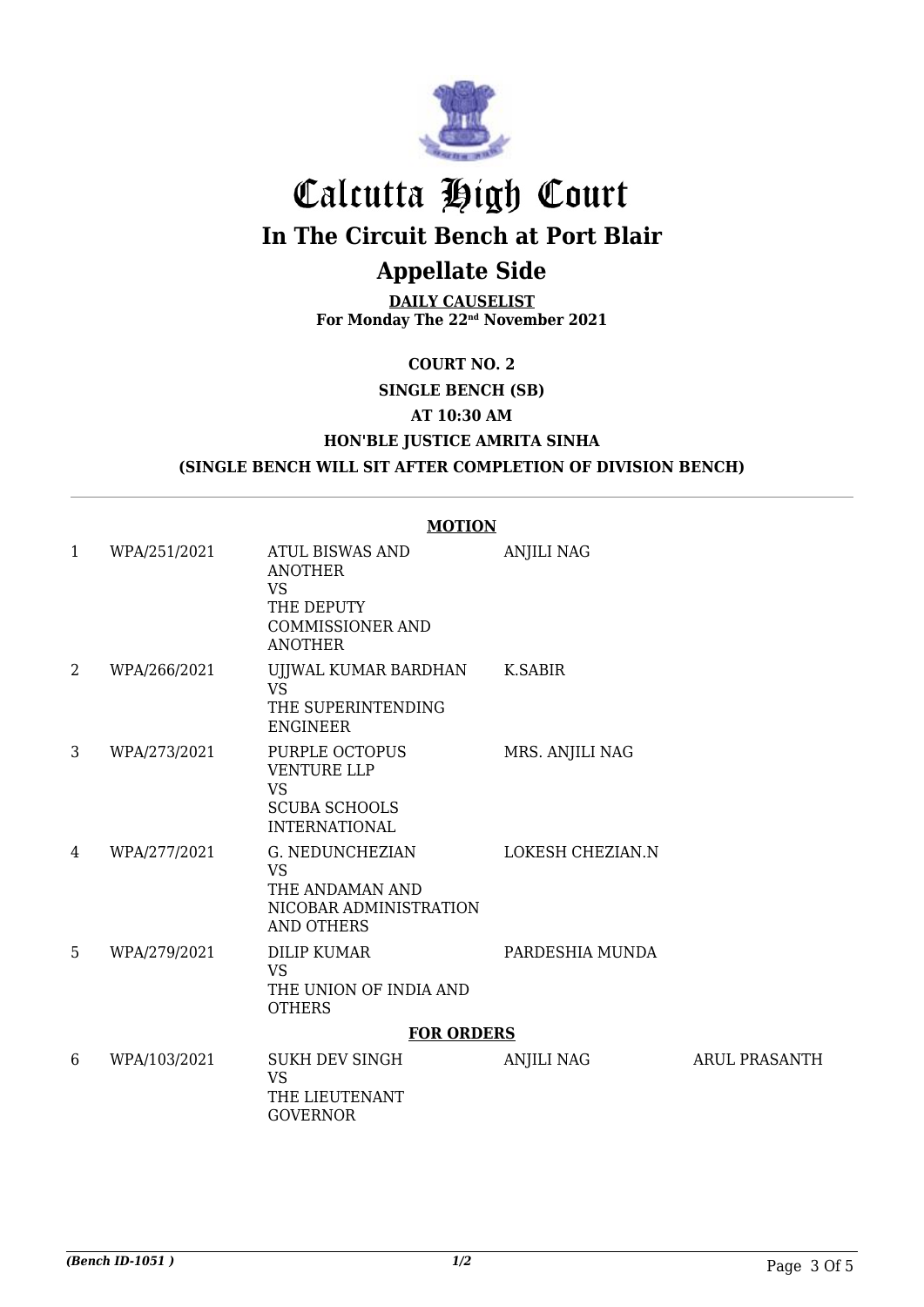**wt7** WPA/115/2021 ABDUL GAFFAR **VS** THE LIEUTENANT ANJILI NAG, SHIPRA MANDAL

GOPALA BINNU

KUMAR

ARUL PRASANTH

KRISHNA RAO

#### **FOR HEARING**

8 WPA/121/2020 SOBHANA KUMARI VS THE LIEUTENANT GOVERNOR AND ORS.

GOVERNOR AND ORS.